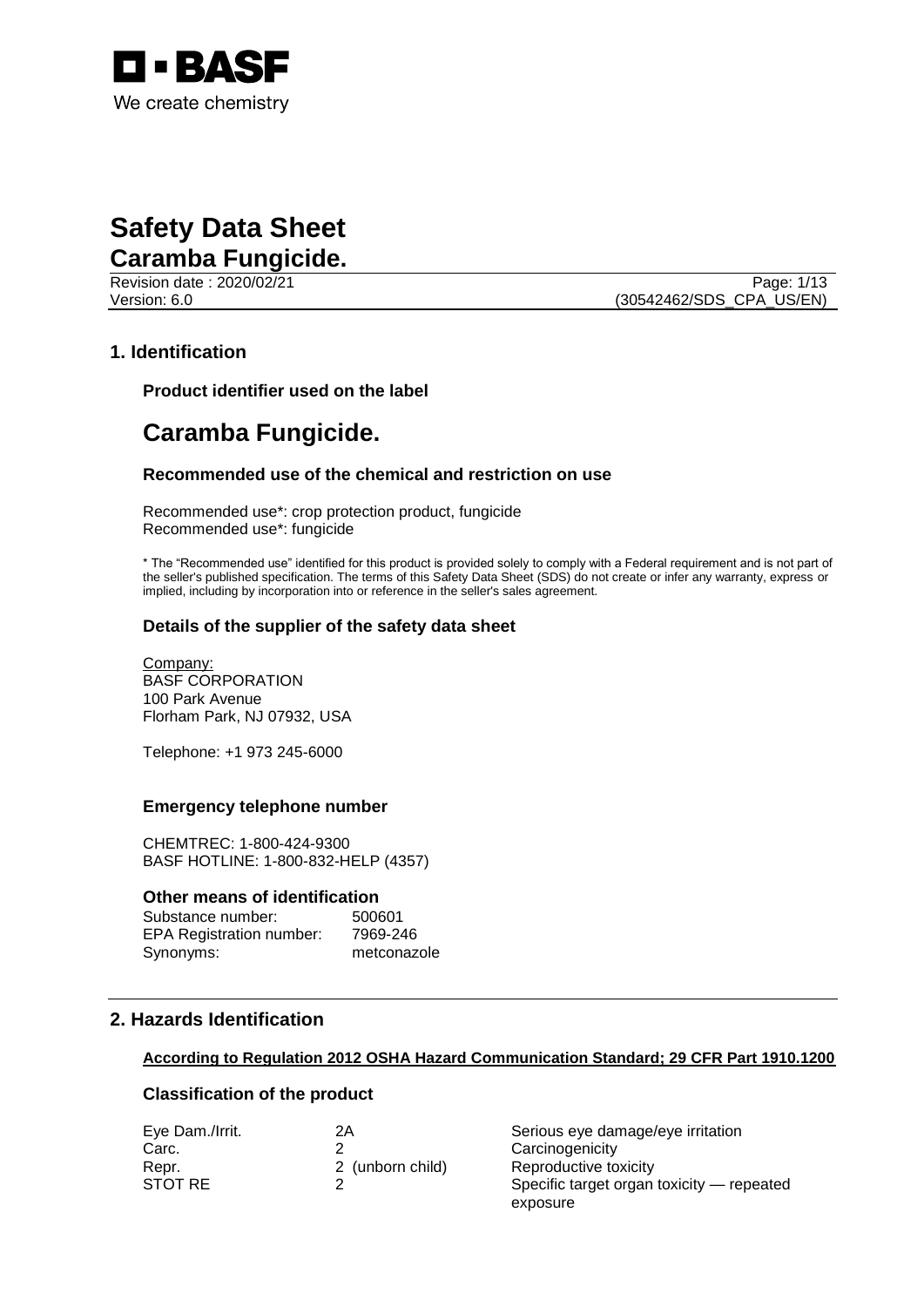| <b>Caramba Fungicide.</b>                                  |                                |                                                                                                |
|------------------------------------------------------------|--------------------------------|------------------------------------------------------------------------------------------------|
| Revision date: 2020/02/21<br>Version: 6.0                  |                                | Page: 2/13<br>(30542462/SDS CPA US/EN)                                                         |
| <b>Aquatic Acute</b><br>Aquatic Chronic                    | $\overline{2}$<br>1            | Hazardous to the aquatic environment - acute<br>Hazardous to the aquatic environment - chronic |
| <b>Label elements</b>                                      |                                |                                                                                                |
| Pictogram:                                                 |                                |                                                                                                |
| Signal Word:<br>Warning                                    |                                |                                                                                                |
| <b>Hazard Statement:</b>                                   |                                |                                                                                                |
| H319                                                       | Causes serious eye irritation. |                                                                                                |
| H373                                                       |                                | May cause damage to organs through prolonged or repeated exposure.                             |
| H351                                                       | Suspected of causing cancer.   |                                                                                                |
| H361                                                       |                                | Suspected of damaging the unborn child.                                                        |
| H401                                                       | Toxic to aquatic life.         |                                                                                                |
| H410                                                       |                                | Very toxic to aquatic life with long lasting effects.                                          |
| Precautionary Statements (Prevention):                     |                                |                                                                                                |
| P280                                                       |                                | Wear protective gloves, protective clothing and eye protection or face                         |
|                                                            | protection.                    |                                                                                                |
| P273                                                       |                                | Avoid release to the environment.                                                              |
| P <sub>201</sub>                                           |                                | Obtain special instructions before use.                                                        |
| P280                                                       | Wear eye protection.           |                                                                                                |
| P260                                                       |                                | Do not breathe dust/gas/mist/vapours.                                                          |
| P202                                                       |                                | Do not handle until all safety precautions have been read and                                  |
| P264                                                       | understood.                    | Wash contaminated body parts thoroughly after handling.                                        |
|                                                            |                                |                                                                                                |
| Precautionary Statements (Response):<br>P305 + P351 + P338 |                                | IF IN EYES: Rinse cautiously with water for several minutes. Remove                            |
|                                                            |                                |                                                                                                |
|                                                            |                                | contact lenses, if present and easy to do. Continue rinsing                                    |
| P314                                                       |                                | Get medical advice/attention if you feel unwell.                                               |
| $P308 + P311$                                              |                                | IF exposed or concerned: Call a POISON CENTER or doctor/physician.                             |
| P391                                                       | Collect spillage.              |                                                                                                |
| P337 + P311                                                |                                | If eye irritation persists: Call a POISON CENTER or doctor/physician.                          |
| Precautionary Statements (Storage):                        |                                |                                                                                                |
| P405                                                       | Store locked up.               |                                                                                                |
| Precautionary Statements (Disposal):                       |                                |                                                                                                |
| P501                                                       | collection point.              | Dispose of contents and container to hazardous or special waste                                |

# **3. Composition / Information on Ingredients**

#### **According to Regulation 2012 OSHA Hazard Communication Standard; 29 CFR Part 1910.1200**

Metconazole CAS Number: 125116-23-6 Content (W/W): 8.6 % Synonym: No data available.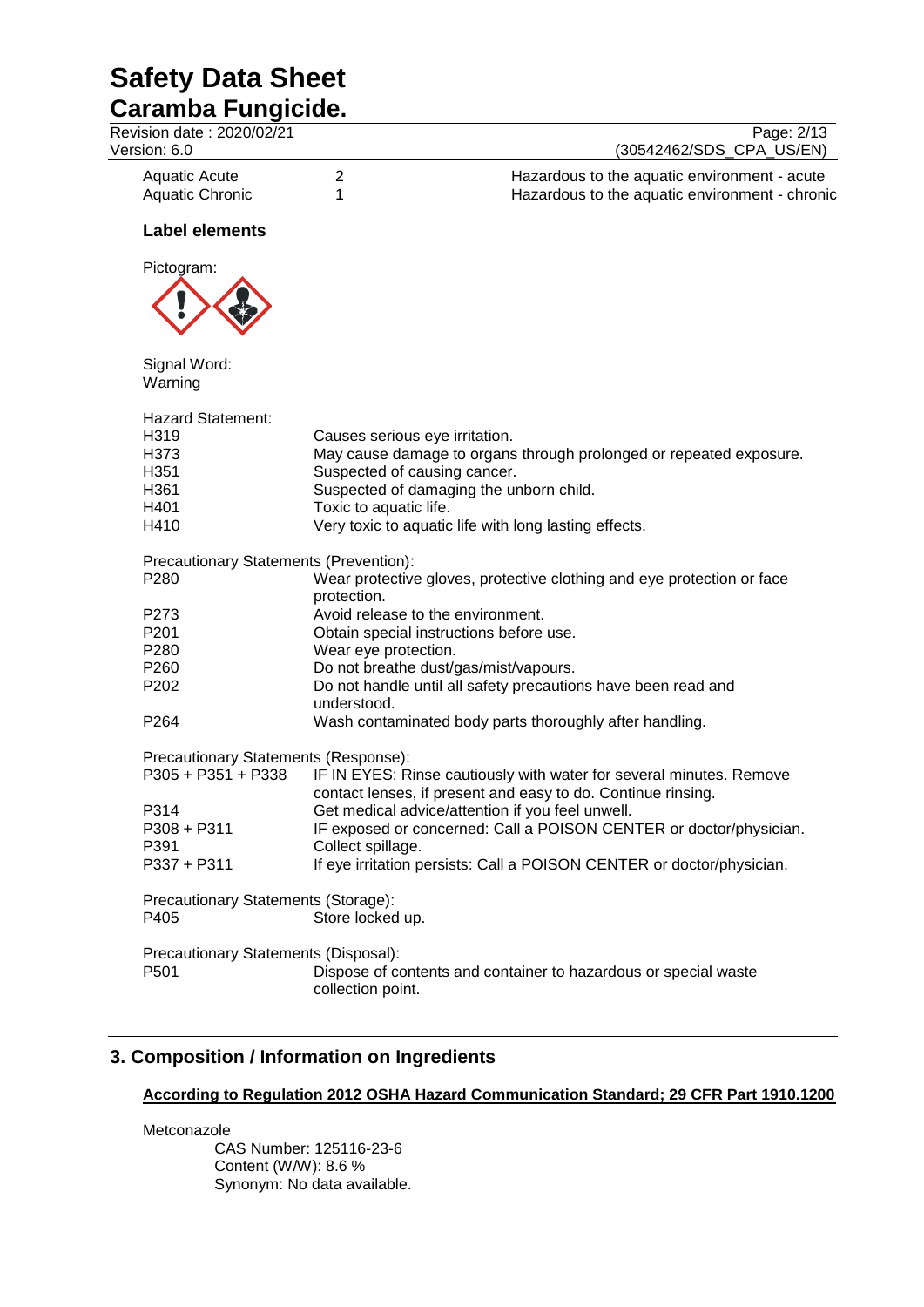# **Caramba Fungicide.**

Revision date : 2020/02/21 Page: 3/13<br>
Version: 6.0 (30542462/SDS CPA US/EN) naphthalene

CAS Number: 91-20-3 Content (W/W): < 1.0% Synonym: Naphthalin

diethylene glycol CAS Number: 111-46-6 Content (W/W): 25.0 - 30.0% Synonym: Diethylene glycol

solvent naphtha CAS Number: 64742-94-5 Content (W/W): 3.0 - 5.0% Synonym: Solvent naphtha, petroleum, heavy arom.

Naphthalene, 2-methyl-CAS Number: 91-57-6 Content (W/W): 1.0 - 3.0% Synonym: No data available.

Alcohols, C9-11, ethoxylated CAS Number: 68439-46-3 Content (W/W): 50.0 - 75.0% Synonym: Ethoxylated alcohols(C=9-11)

## **4. First-Aid Measures**

### **Description of first aid measures**

**General advice:** Remove contaminated clothing.

#### **If inhaled:**

Keep patient calm, remove to fresh air, seek medical attention.

#### **If on skin:**

Wash thoroughly with soap and water

#### **If in eyes:**

Wash affected eyes for at least 15 minutes under running water with eyelids held open, consult an eye specialist.

#### **If swallowed:**

Immediately rinse mouth and then drink 200-300 ml of water, seek medical attention.

### **Most important symptoms and effects, both acute and delayed**

Symptoms: Information, i.e. additional information on symptoms and effects may be included in the GHS labeling phrases available in Section 2 and in the Toxicological assessments available in Section 11., (Further) symptoms and / or effects are not known so far

#### **Indication of any immediate medical attention and special treatment needed**

Note to physician Treatment: Treat according to symptoms (decontamination, vital functions), no

(30542462/SDS\_CPA\_US/EN)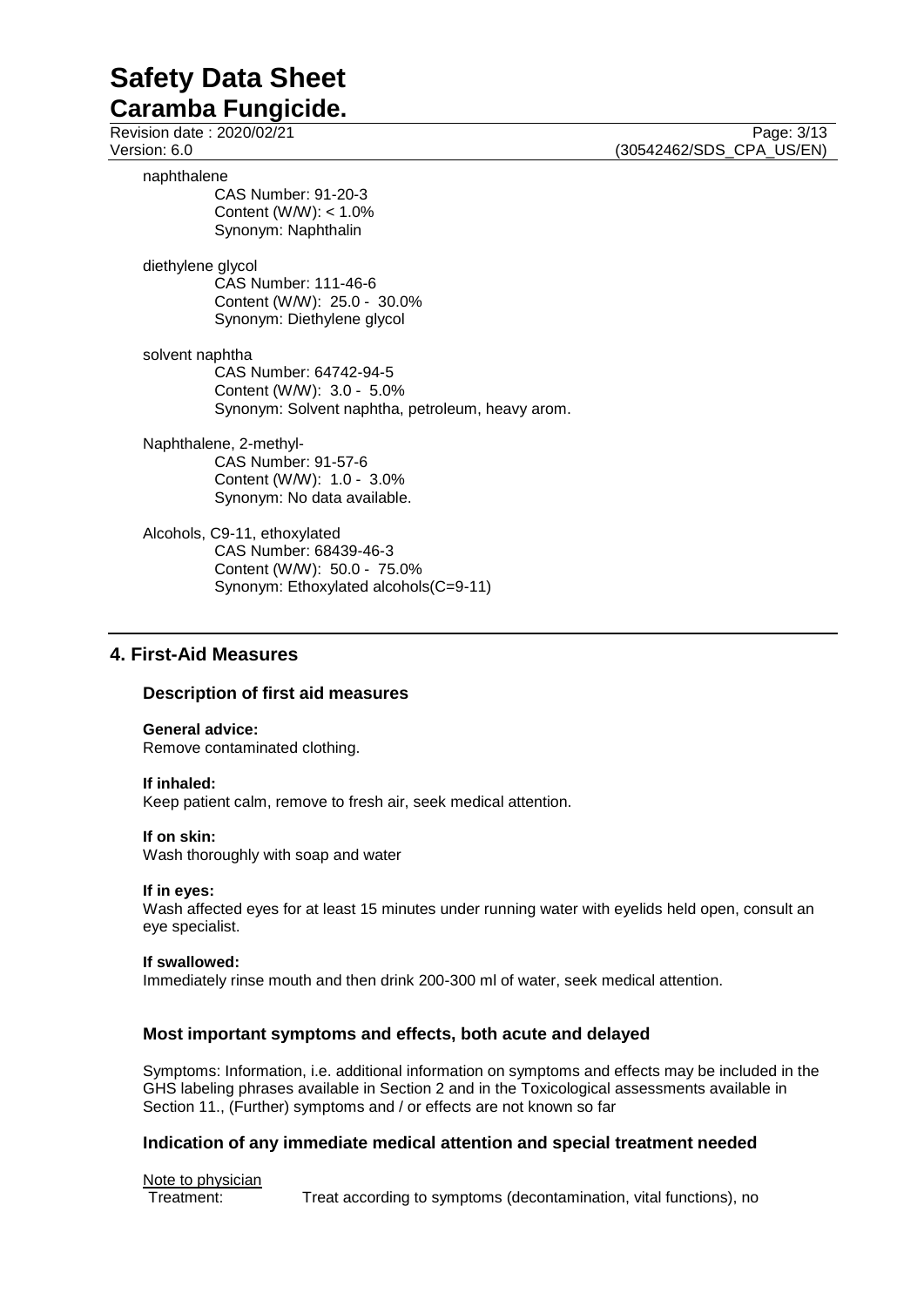**Caramba Fungicide.**

known specific antidote.

# **5. Fire-Fighting Measures**

### **Extinguishing media**

Suitable extinguishing media: foam, dry powder, carbon dioxide, water spray

#### **Special hazards arising from the substance or mixture**

Hazards during fire-fighting:

carbon monoxide, carbon dioxide, nitrogen oxide, nitrogen dioxide, Hydrogen chloride, halogenated hydrocarbons, To be archived: Hydrocarbons,

The substances/groups of substances mentioned can be released in case of fire. If product is heated above decomposition temperature, toxic vapours will be released.

#### **Advice for fire-fighters**

Protective equipment for fire-fighting: Firefighters should be equipped with self-contained breathing apparatus and turn-out gear.

#### **Further information:**

Evacuate area of all unnecessary personnel. Contain contaminated water/firefighting water. Do not allow to enter drains or waterways.

### **6. Accidental release measures**

#### **Personal precautions, protective equipment and emergency procedures**

Take appropriate protective measures. Clear area. Shut off source of leak only under safe conditions. Extinguish sources of ignition nearby and downwind. Ensure adequate ventilation. Wear suitable personal protective clothing and equipment.

#### **Environmental precautions**

Do not discharge into the subsoil/soil. Do not discharge into drains/surface waters/groundwater. Contain contaminated water/firefighting water.

#### **Methods and material for containment and cleaning up**

Dike spillage. Pick up with suitable absorbent material. Place into suitable containers for reuse or disposal in a licensed facility. Spilled substance/product should be recovered and applied according to label rates whenever possible. If application of spilled substance/product is not possible, then spills should be contained, solidified, and placed in suitable containers for disposal. After decontamination, spill area can be washed with water. Collect wash water for approved disposal.

### **7. Handling and Storage**

#### **Precautions for safe handling**

Ensure adequate ventilation. Provide good ventilation of working area (local exhaust ventilation if necessary). Keep away from sources of ignition - No smoking. Keep container tightly sealed. Protect contents from the effects of light. Protect against heat. Protect from air. Handle and open container with care. Do not open until ready to use. Once container is opened, content should be used as soon as possible. Avoid aerosol formation. Avoid dust formation. Provide means for controlling leaks and spills. Do not return residues to the storage containers. Follow label warnings even after container is emptied. The substance/ product may be handled only by appropriately trained personnel. Avoid all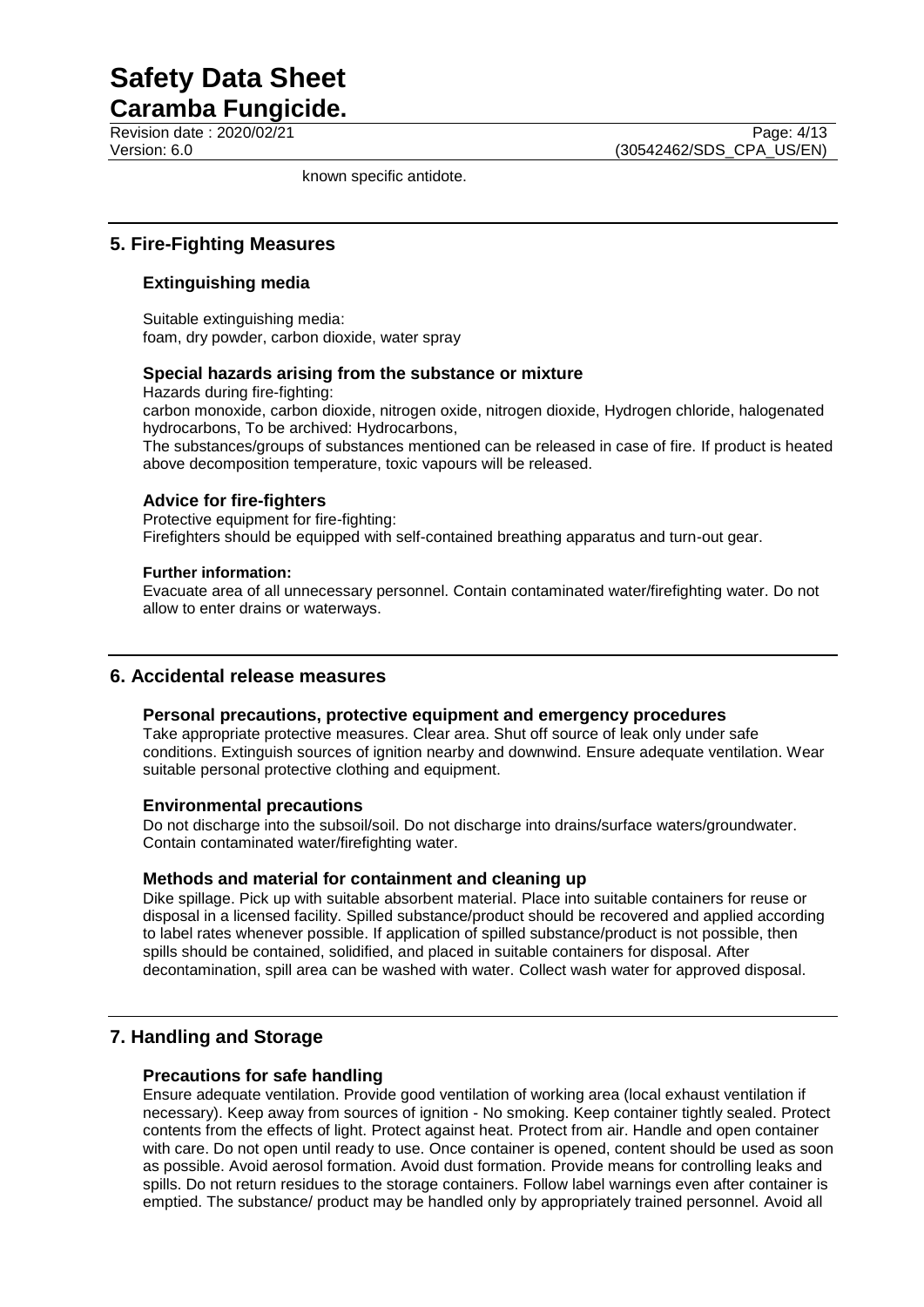# **Caramba Fungicide.**

Revision date : 2020/02/21 Page: 5/13<br>Version: 6.0 (30542462/SDS CPA US/EN) (30542462/SDS CPA US/EN)

direct contact with the substance/product. Avoid contact with the skin, eyes and clothing. Avoid inhalation of dusts/mists/vapours. Wear suitable personal protective clothing and equipment.

Protection against fire and explosion:

The relevant fire protection measures should be noted. Fire extinguishers should be kept handy. Avoid all sources of ignition: heat, sparks, open flame. Sources of ignition should be kept well clear. Avoid extreme heat. Keep away from oxidizable substances. Electrical equipment should conform to national electric code. Ground all transfer equipment properly to prevent electrostatic discharge. Electrostatic discharge may cause ignition.

### **Conditions for safe storage, including any incompatibilities**

Segregate from incompatible substances. Segregate from foods and animal feeds. Segregate from textiles and similar materials.

Further information on storage conditions: Keep away from heat. Protect from direct sunlight. Protect from temperatures below: 2 °C The product can crystallize below the limit temperature. Protect from temperatures above: 30 °C Changes in the properties of the product may occur if substance/product is stored above indicated temperature for extended periods of time.

# **8. Exposure Controls/Personal Protection**

#### **Users of a pesticidal product should refer to the product label for personal protective equipment requirements.**

#### **Components with occupational exposure limits**

| solvent naphtha        |                  |                                                                                                                                                                                                                                                                            |
|------------------------|------------------|----------------------------------------------------------------------------------------------------------------------------------------------------------------------------------------------------------------------------------------------------------------------------|
|                        | <b>ACGIH TLV</b> | TWA value 200 mg/m3 Non-aerosol (total<br>hydrocarbon vapor);<br>Application restricted to conditions in which there<br>are negligible aerosol exposures.<br>Skin Designation Non-aerosol (total<br>hydrocarbon vapor);<br>The substance can be absorbed through the skin. |
| Naphthalene, 2-methyl- |                  |                                                                                                                                                                                                                                                                            |
|                        | <b>ACGIH TLV</b> | TWA value 0.5 ppm; Skin Designation;<br>The substance can be absorbed through the skin.                                                                                                                                                                                    |

#### **Advice on system design:**

Whenever possible, engineering controls should be used to minimize the need for personal protective equipment.

#### **Personal protective equipment**

#### **RECOMMENDATIONS FOR MANUFACTURING, COMMERCIAL BLENDING, AND PACKAGING WORKERS:**

#### **Respiratory protection:**

Wear respiratory protection if ventilation is inadequate. Wear a NIOSH-certified (or equivalent) TC23C Chemical/Mechanical type filter system to remove a combination of particles, gas and vapours.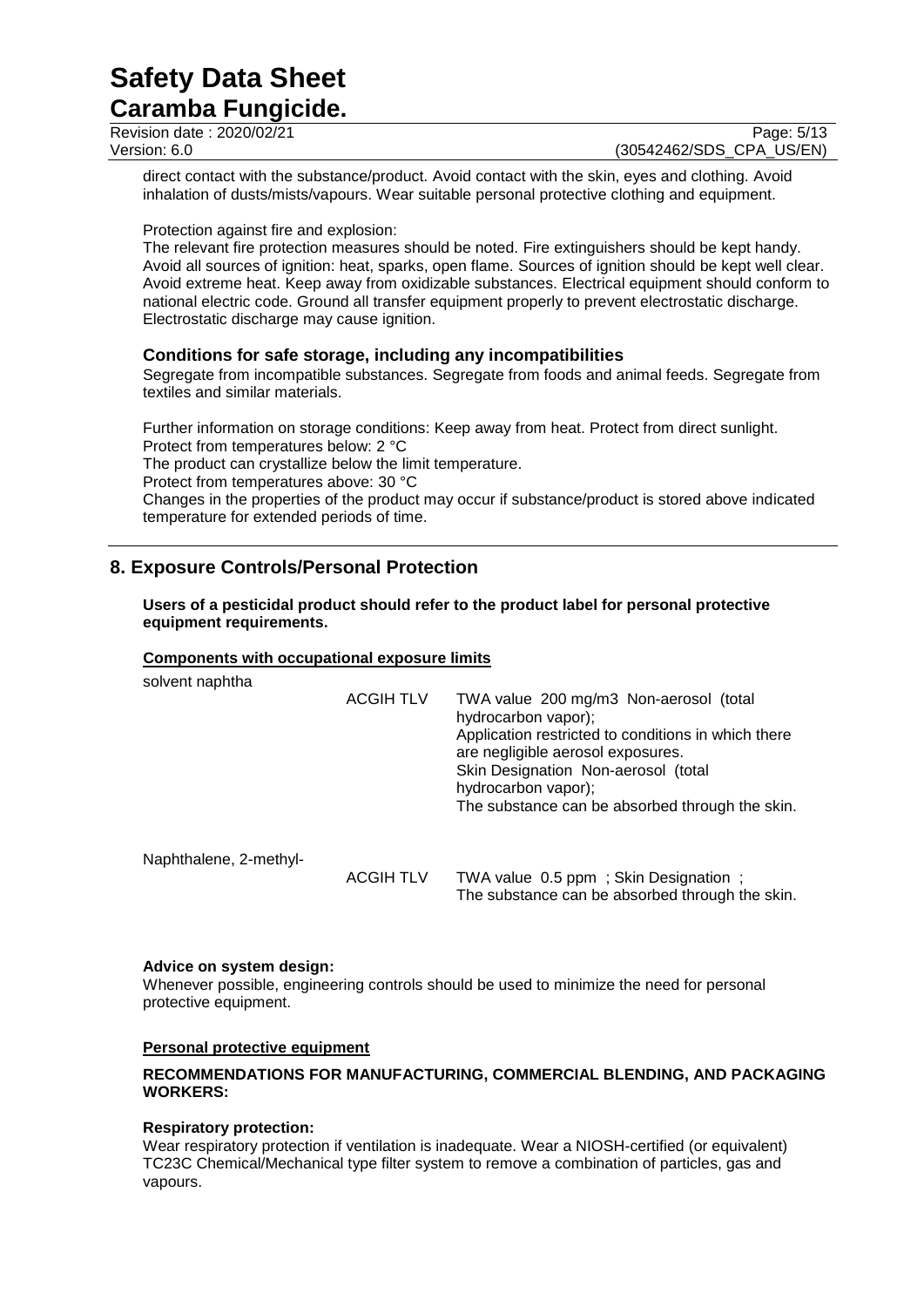**Caramba Fungicide.**

Revision date : 2020/02/21 Page: 6/13<br>
Version: 6.0 (30542462/SDS CPA US/EN) (30542462/SDS\_CPA\_US/EN)

#### **Hand protection:**

Chemical resistant protective gloves, Protective glove selection must be based on the user's assessment of the workplace hazards.

#### **Eye protection:**

Safety glasses with side-shields. Tightly fitting safety goggles (chemical goggles). Wear face shield or tightly fitting safety goggles (chemical goggles) if splashing hazard exists.

#### **Body protection:**

Body protection must be chosen depending on activity and possible exposure, e.g. head protection, apron, protective boots, chemical-protection suit.

#### **General safety and hygiene measures:**

Wear long sleeved work shirt and long work pants in addition to other stated personal protective equipment. Work place should be equipped with a shower and an eye wash. Handle in accordance with good industrial hygiene and safety practice. Personal protective equipment should be decontaminated prior to reuse. Gloves must be inspected regularly and prior to each use. Replace if necessary (e.g. pinhole leaks). Take off immediately all contaminated clothing. Store work clothing separately. Hands and/or face should be washed before breaks and at the end of the shift. No eating, drinking, smoking or tobacco use at the place of work. Keep away from food, drink and animal feeding stuffs.

### **9. Physical and Chemical Properties**

| Form:<br>Odour:<br>Odour threshold:<br>Colour:<br>pH value:<br>Melting point:<br>Boiling point: | liquid<br>faint odour<br>Not determined due to potential health hazard by inhalation.<br>off-white<br>approx. 5.0 - 7.0<br>$(1\%$ (m), 20 °C)<br>approx. $< 0$ °C<br>approx. 220 °C                                                                                                                                                                                                                 |            |
|-------------------------------------------------------------------------------------------------|-----------------------------------------------------------------------------------------------------------------------------------------------------------------------------------------------------------------------------------------------------------------------------------------------------------------------------------------------------------------------------------------------------|------------|
|                                                                                                 | Information applies to the solvent.                                                                                                                                                                                                                                                                                                                                                                 |            |
| Flash point:                                                                                    | 121 °C                                                                                                                                                                                                                                                                                                                                                                                              | (ASTM D93) |
| Flammability:                                                                                   | not applicable                                                                                                                                                                                                                                                                                                                                                                                      |            |
| Lower explosion limit:                                                                          | As a result of our experience with this                                                                                                                                                                                                                                                                                                                                                             |            |
| Upper explosion limit:                                                                          | product and our knowledge of its<br>composition we do not expect any<br>hazard as long as the product is used<br>appropriately and in accordance with<br>the intended use.<br>As a result of our experience with this<br>product and our knowledge of its<br>composition we do not expect any<br>hazard as long as the product is used<br>appropriately and in accordance with<br>the intended use. |            |
| Autoignition:                                                                                   | 349 °C                                                                                                                                                                                                                                                                                                                                                                                              |            |
| Vapour pressure:                                                                                | not applicable                                                                                                                                                                                                                                                                                                                                                                                      |            |
| Density:                                                                                        | 8.6959 Lb/USg<br>(68 °F)                                                                                                                                                                                                                                                                                                                                                                            |            |
| Vapour density:                                                                                 | not applicable                                                                                                                                                                                                                                                                                                                                                                                      |            |
| Partitioning coefficient n-                                                                     | not applicable                                                                                                                                                                                                                                                                                                                                                                                      |            |
| octanol/water (log Pow):                                                                        |                                                                                                                                                                                                                                                                                                                                                                                                     |            |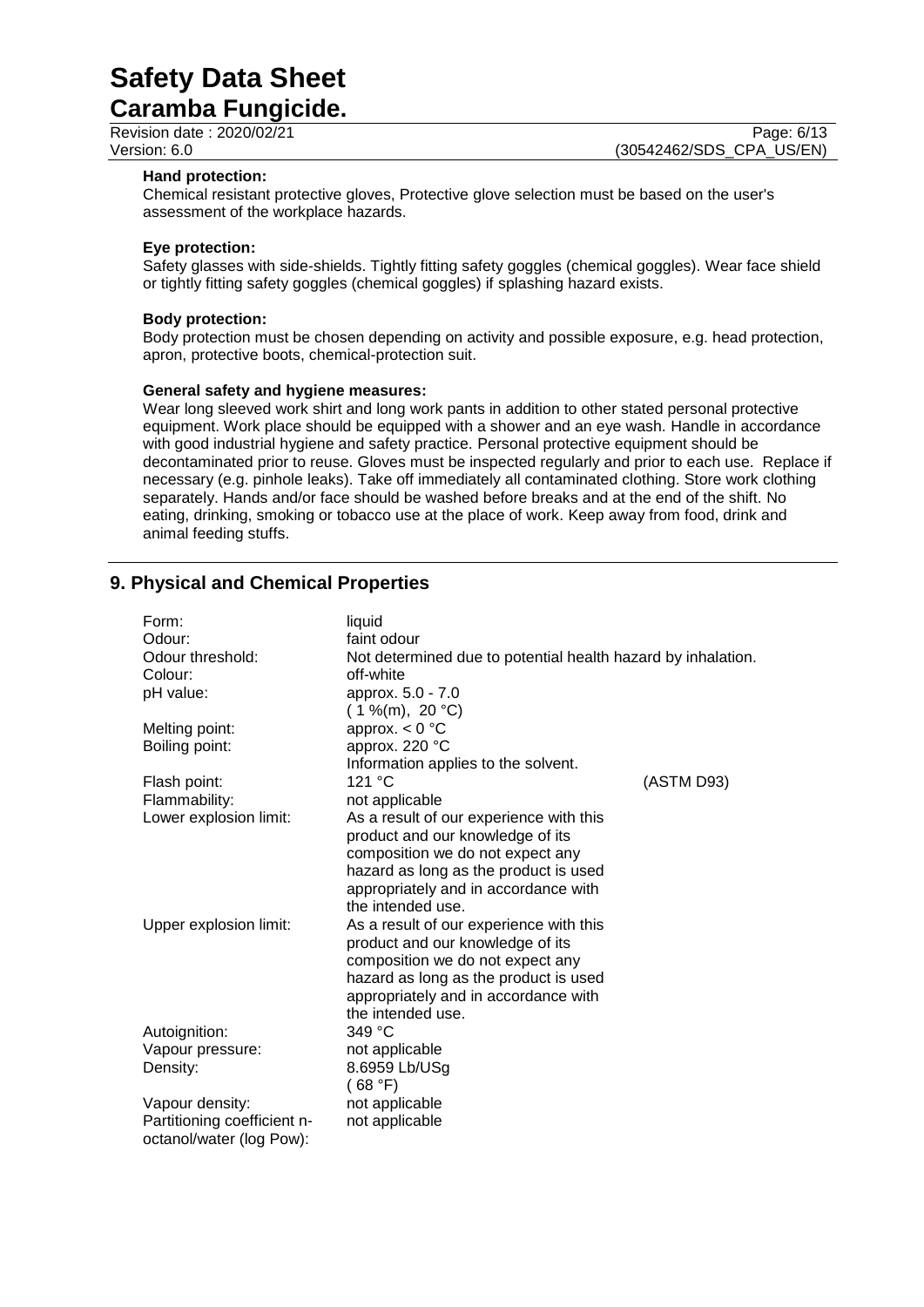# **Caramba Fungicide.**

| Revision date: 2020/02/21<br>Version: 6.0 | Page: 7/13<br>(30542462/SDS_CPA_US/EN)                                                                                                                                                                                                                                                                                   |
|-------------------------------------------|--------------------------------------------------------------------------------------------------------------------------------------------------------------------------------------------------------------------------------------------------------------------------------------------------------------------------|
| Thermal decomposition:                    | carbon monoxide, carbon dioxide, nitrogen oxide, nitrogen<br>dioxide, Hydrogen chloride, halogenated hydrocarbons, To be<br>archived: Hydrocarbons<br>Stable at ambient temperature. If product is heated above<br>decomposition temperature toxic vapours may be released.<br>No decomposition if stored and handled as |
|                                           | prescribed/indicated.                                                                                                                                                                                                                                                                                                    |
| Viscosity, dynamic:                       | approx. 66 mPa.s<br>20 °C                                                                                                                                                                                                                                                                                                |
| Solubility in water:                      | 20 °C<br>emulsifiable                                                                                                                                                                                                                                                                                                    |
| Evaporation rate:                         | not applicable                                                                                                                                                                                                                                                                                                           |
| Other Information:                        | The product has not been tested. The statement has been<br>derived from the properties of the individual components or from<br>products of a similar structure or composition.                                                                                                                                           |

# **10. Stability and Reactivity**

### **Reactivity**

No hazardous reactions if stored and handled as prescribed/indicated.

Corrosion to metals: Corrosive effects to metal are not anticipated.

Oxidizing properties: not fire-propagating

#### **Chemical stability**

The product is stable if stored and handled as prescribed/indicated.

#### **Possibility of hazardous reactions**

The product is chemically stable. Hazardous polymerization will not occur. No hazardous reactions if stored and handled as prescribed/indicated.

#### **Conditions to avoid**

Avoid all sources of ignition: heat, sparks, open flame. Avoid prolonged storage. Avoid electro-static discharge. Avoid contamination. Avoid prolonged exposure to extreme heat. Avoid extreme temperatures.

#### **Incompatible materials**

Nitric acid (HONO2), Sulfuric acid, strong oxidizing agents, strong bases, strong acids

#### **Hazardous decomposition products**

#### Decomposition products:

Hazardous decomposition products: No hazardous decomposition products if stored and handled as prescribed/indicated.

Thermal decomposition:

Possible thermal decomposition products:

carbon monoxide, carbon dioxide, nitrogen oxide, nitrogen dioxide, Hydrogen chloride, halogenated hydrocarbons, To be archived: Hydrocarbons

Stable at ambient temperature. If product is heated above decomposition temperature toxic vapours may be released.

No decomposition if stored and handled as prescribed/indicated.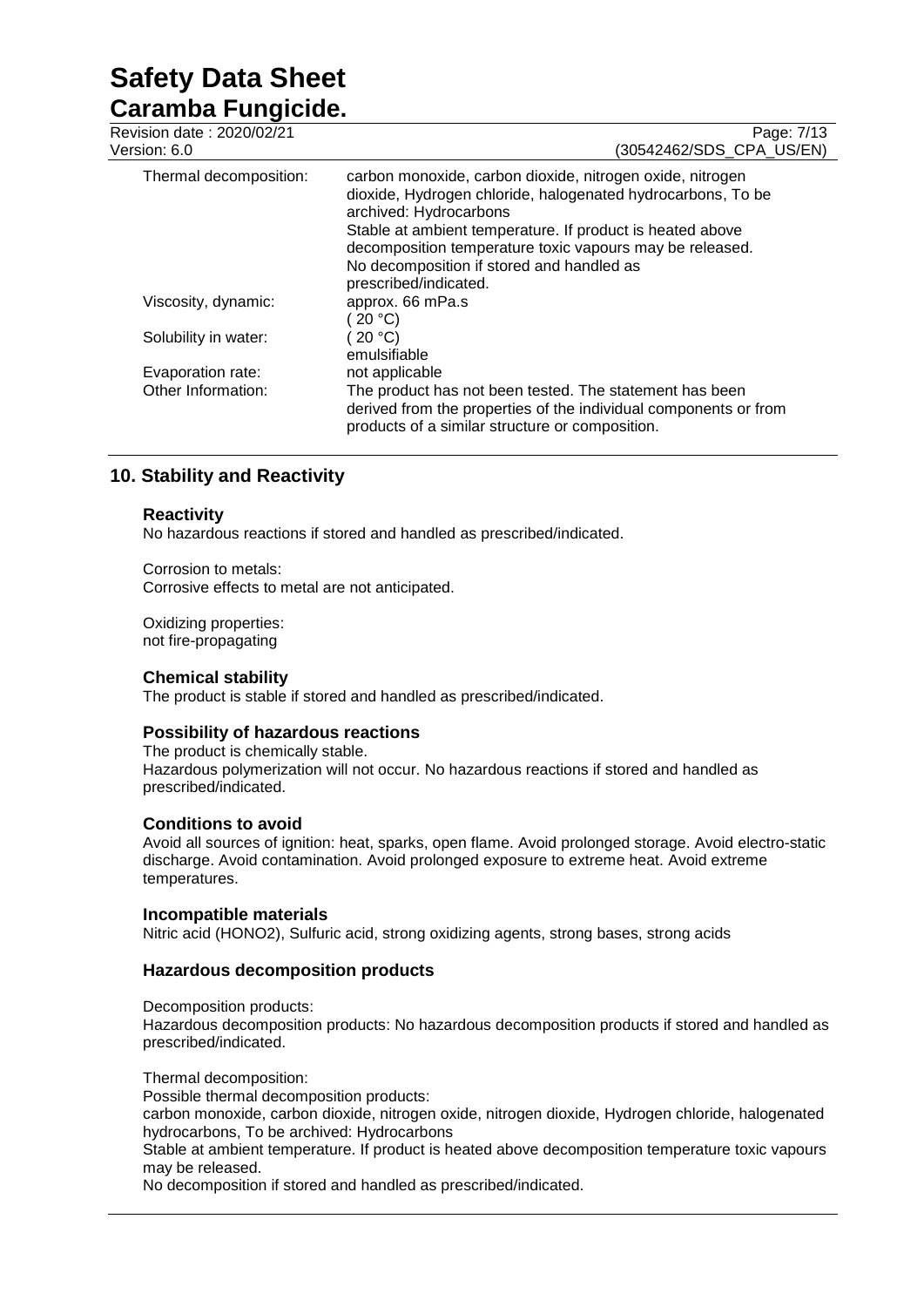**Caramba Fungicide.**

# **11. Toxicological information**

#### **Primary routes of exposure**

Routes of entry for solids and liquids are ingestion and inhalation, but may include eye or skin contact. Routes of entry for gases include inhalation and eye contact. Skin contact may be a route of entry for liquefied gases.

### **Acute Toxicity/Effects**

#### Acute toxicity

Assessment of acute toxicity: Slightly toxic after single ingestion. Slightly toxic after short-term skin contact. Relatively nontoxic after short-term inhalation.

Oral

Type of value: LD50 Species: rat (male) Value: 3,536 mg/kg

Type of value: LD50 Species: rat (female) Value: 2,102 mg/kg

**Inhalation** Type of value: LC50 Species: rat Value: 9.57 mg/l (calculated)

Dermal Type of value: LD50 Species: rat (male/female) Value: > 4,000 mg/kg

#### Assessment other acute effects

Assessment of STOT single: Based on the available information there is no specific target organ toxicity to be expected after a single exposure.

The product has not been tested. The statement has been derived from the properties of the individual components.

Irritation / corrosion Assessment of irritating effects: Causes substantial but temporary eye injury. May cause slight irritation to the skin.

Skin Species: rabbit Result: non-irritant

**Eye** Species: rabbit Result: Moderately to severely irritating.

**Sensitization** Assessment of sensitization: Skin sensitizing effects were not observed in animal studies.

Buehler test Species: guinea pig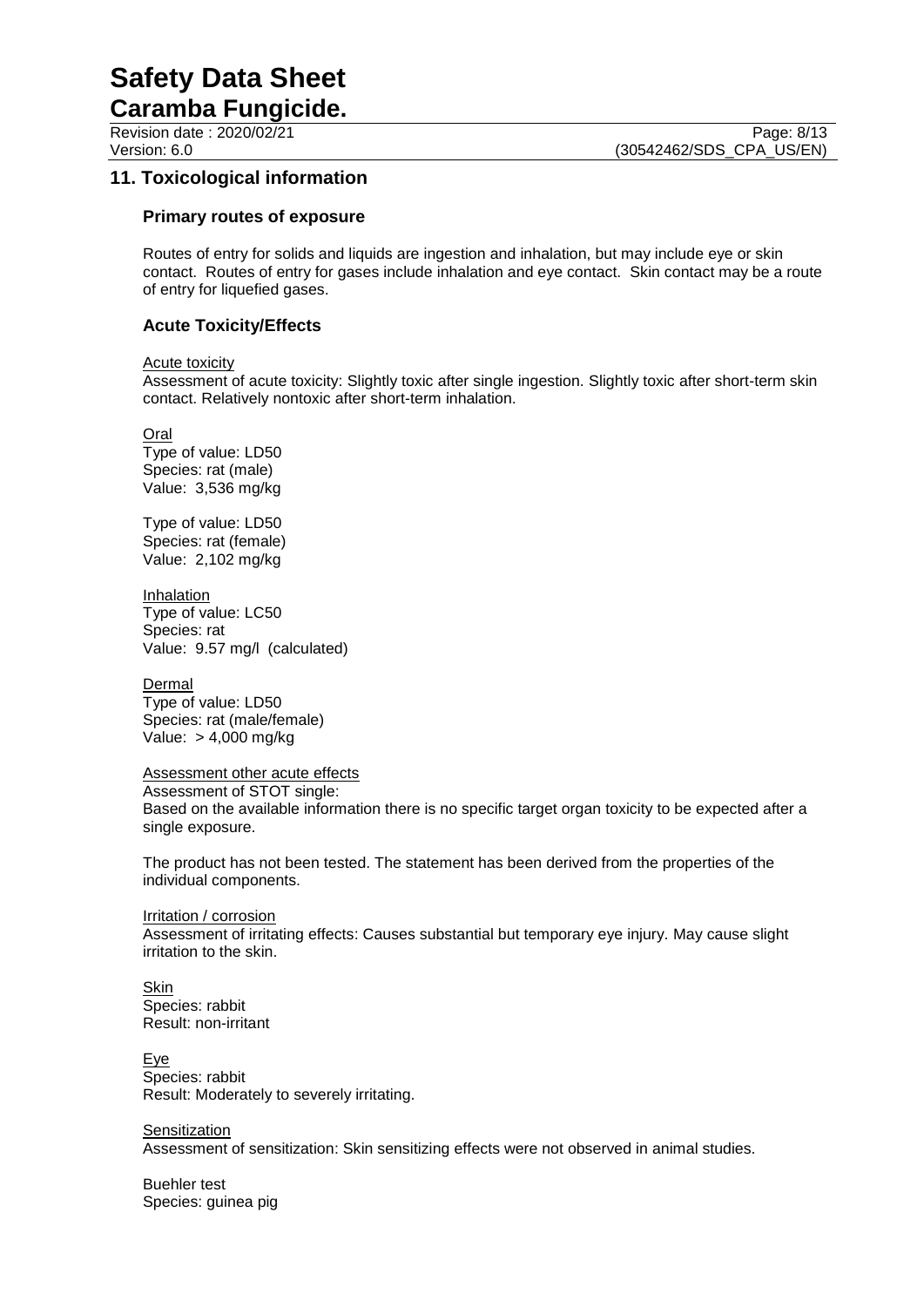# **Caramba Fungicide.**

Revision date : 2020/02/21 Page: 9/13<br>
Version: 6.0 (30542462/SDS CPA US/EN) (30542462/SDS\_CPA\_US/EN)

Result: Skin sensitizing effects were not observed in animal studies. Method: OECD Guideline 406

## **Chronic Toxicity/Effects**

#### Repeated dose toxicity

Assessment of repeated dose toxicity: The product has not been tested. The statement has been derived from the properties of the individual components.

#### *Information on: Metconazole*

*Assessment of repeated dose toxicity: Adaptive effects were observed after repeated exposure in animal studies.*

#### *Information on: diethylene glycol*

*Assessment of repeated dose toxicity: The substance may cause damage to the kidney after repeated ingestion of high doses, as shown in animal studies. The effects were only observed at doses/concentrations not relevant for classification and/or practical use conditions. These effects are not relevant to humans at occupational levels of exposure.*

*The substance may cause damage to the liver after repeated ingestion.*

#### *Information on: naphthalene*

*Assessment of repeated dose toxicity: Repeated oral uptake of the substance did not cause substance-related effects. The substance may cause damage to the olfactory epithelium after repeated inhalation. Repeated dermal uptake of the substance did not cause substance-related effects.*

----------------------------------

#### Genetic toxicity

Assessment of mutagenicity: The product has not been tested. The statement has been derived from the properties of the individual components. Mutagenicity tests revealed no genotoxic potential.

#### **Carcinogenicity**

Assessment of carcinogenicity: The product has not been tested. The statement has been derived from the properties of the individual components.

#### *Information on: Metconazole*

*Assessment of carcinogenicity: In long-term studies in rodents exposed to high doses, a tumorigenic effect was found; however, these results are thought to be due to a rodent-specific liver effect that is not relevant to humans.*

----------------------------------

#### Reproductive toxicity

Assessment of reproduction toxicity: The product has not been tested. The statement has been derived from the properties of the individual components. The results of animal studies gave no indication of a fertility impairing effect.

#### **Teratogenicity**

Assessment of teratogenicity: The product has not been tested. The statement has been derived from the properties of the individual components.

#### *Information on: Metconazole*

*Assessment of teratogenicity: Indications of possible developmental toxicity/teratogenicity were seen in animal studies.*

----------------------------------

Other Information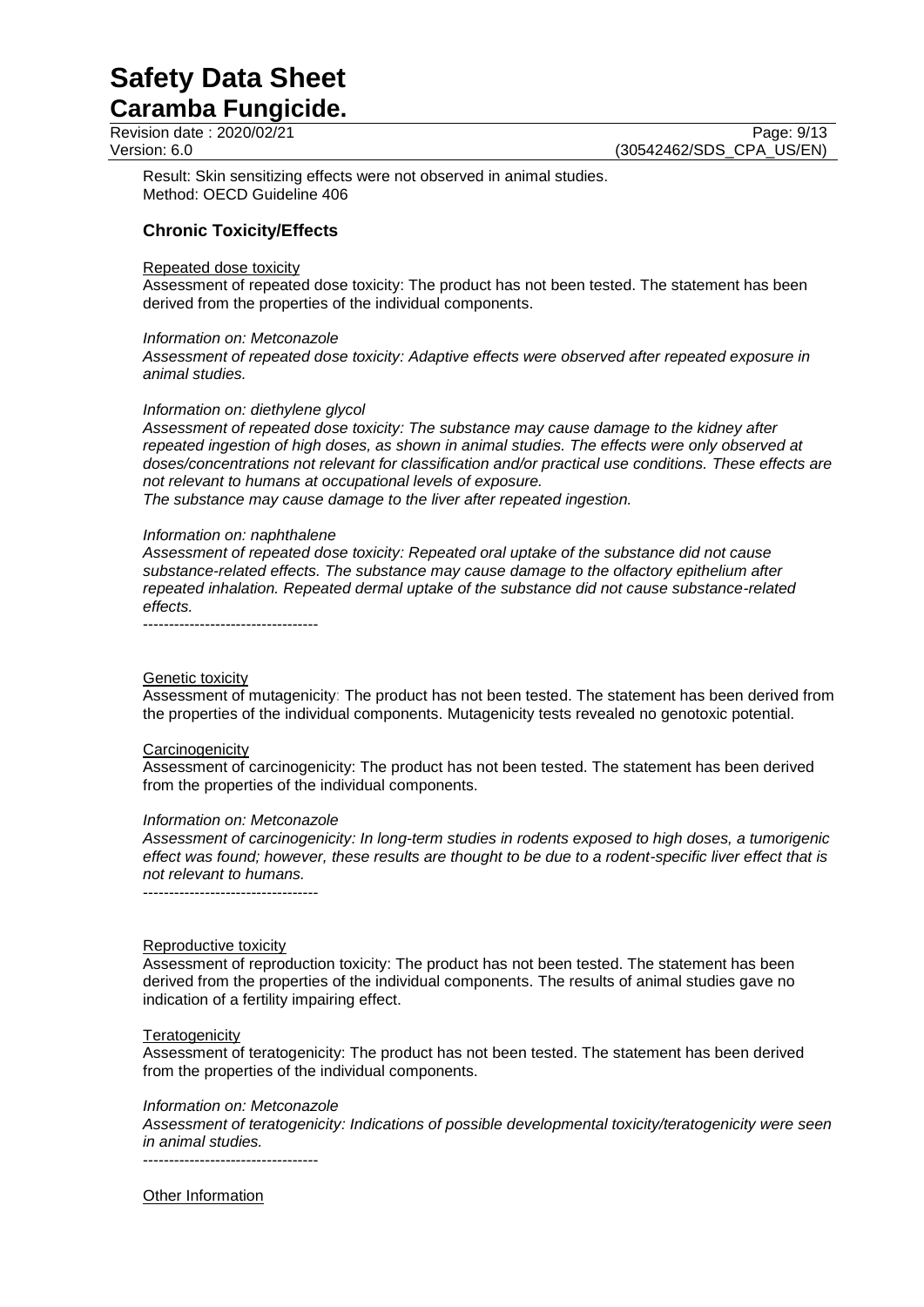**Caramba Fungicide.**

Revision date : 2020/02/21 Page: 10/13<br>Version: 6.0 (30542462/SDS CPA US/EN) (30542462/SDS\_CPA\_US/EN)

Misuse can be harmful to health.

## **12. Ecological Information**

### **Toxicity**

Aquatic toxicity Assessment of aquatic toxicity: Acutely toxic for fish. Acutely toxic for aquatic invertebrates. Acutely toxic for aquatic plants.

Toxicity to fish LC50 (96 h) 10 mg/l, Oncorhynchus mykiss

Aquatic invertebrates EC50 (48 h) 9.28 mg/l, Daphnia magna

Aquatic plants EC50 (72 h) > 6.91 mg/l, Selenastrum capricornutum

Aquatic toxicity

*Information on: metconazole Assessment of aquatic toxicity: Acutely toxic for fish. Acutely toxic for aquatic invertebrates. Acutely toxic for aquatic plants.* ----------------------------------

#### Chronic toxicity to fish

*Information on: metconazole No observed effect concentration (95 d) 0.00291 mg/l, Oncorhynchus mykiss (OECD Guideline 210)* ----------------------------------

Assessment of terrestrial toxicity With high probability not acutely harmful to terrestrial organisms.

#### **Persistence and degradability**

Assessment biodegradation and elimination (H2O) Not readily biodegradable (by OECD criteria).

Assessment biodegradation and elimination (H2O)

*Information on: metconazole*

*Not readily biodegradable (by OECD criteria).* ----------------------------------

## **Bioaccumulative potential**

Assessment bioaccumulation potential

The product has not been tested. The statement has been derived from the properties of the individual components.

Bioaccumulation potential

*Information on: metconazole*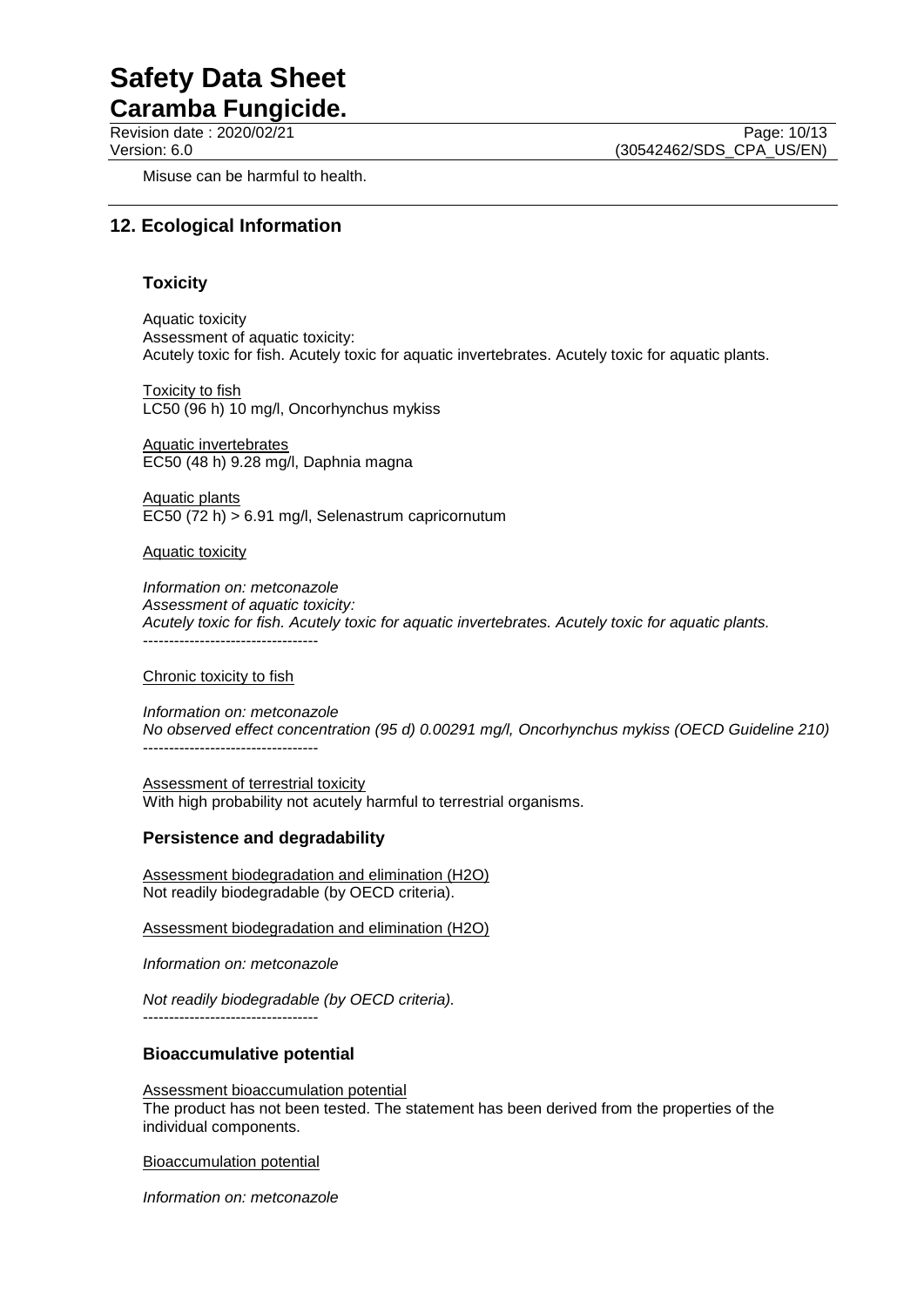**Caramba Fungicide.** Revision date : 2020/02/21 Page: 11/13<br>Version: 6.0 (30542462/SDS CPA US/EN)

*Bioconcentration factor: 51 - 80, Lepomis macrochirus Does not accumulate in organisms.* ----------------------------------

### **Mobility in soil**

Assessment transport between environmental compartments The product has not been tested. The statement has been derived from the properties of the individual components.

#### *Information on: metconazole*

*The substance will not evaporate into the atmosphere from the water surface. Following exposure to soil, adsorption to solid soil particles is probable, therefore contamination of groundwater is not expected.*

----------------------------------

## **Additional information**

Other ecotoxicological advice: Do not discharge product into the environment without control.

### **13. Disposal considerations**

#### **Waste disposal of substance:**

Pesticide wastes are regulated. Improper disposal of excess pesticide, spray mix or rinsate is a violation of federal law. If pesticide wastes cannot be disposed of according to label instructions, contact the State Pesticide or Environmental Control Agency or the Hazardous Waste representative at the nearest EPA Regional Office for guidance.

#### **Container disposal:**

Rinse thoroughly at least three times (triple rinse) in accordance with EPA recommendations. Consult state or local disposal authorities for approved alternative procedures such as container recycling. Recommend crushing, puncturing or other means to prevent unauthorized use of used containers.

#### **RCRA:**

This product is not regulated by RCRA.

#### **14. Transport Information**

**Land transport** USDOT

Not classified as a dangerous good under transport regulations

#### **Sea transport** IMDG

Hazard class: 9 Packing group: III ID number: UN 3082 Hazard label: 9, EHSM Marine pollutant: YES

Proper shipping name: ENVIRONMENTALLY HAZARDOUS SUBSTANCE, LIQUID, N.O.S. (contains METCONAZOLE)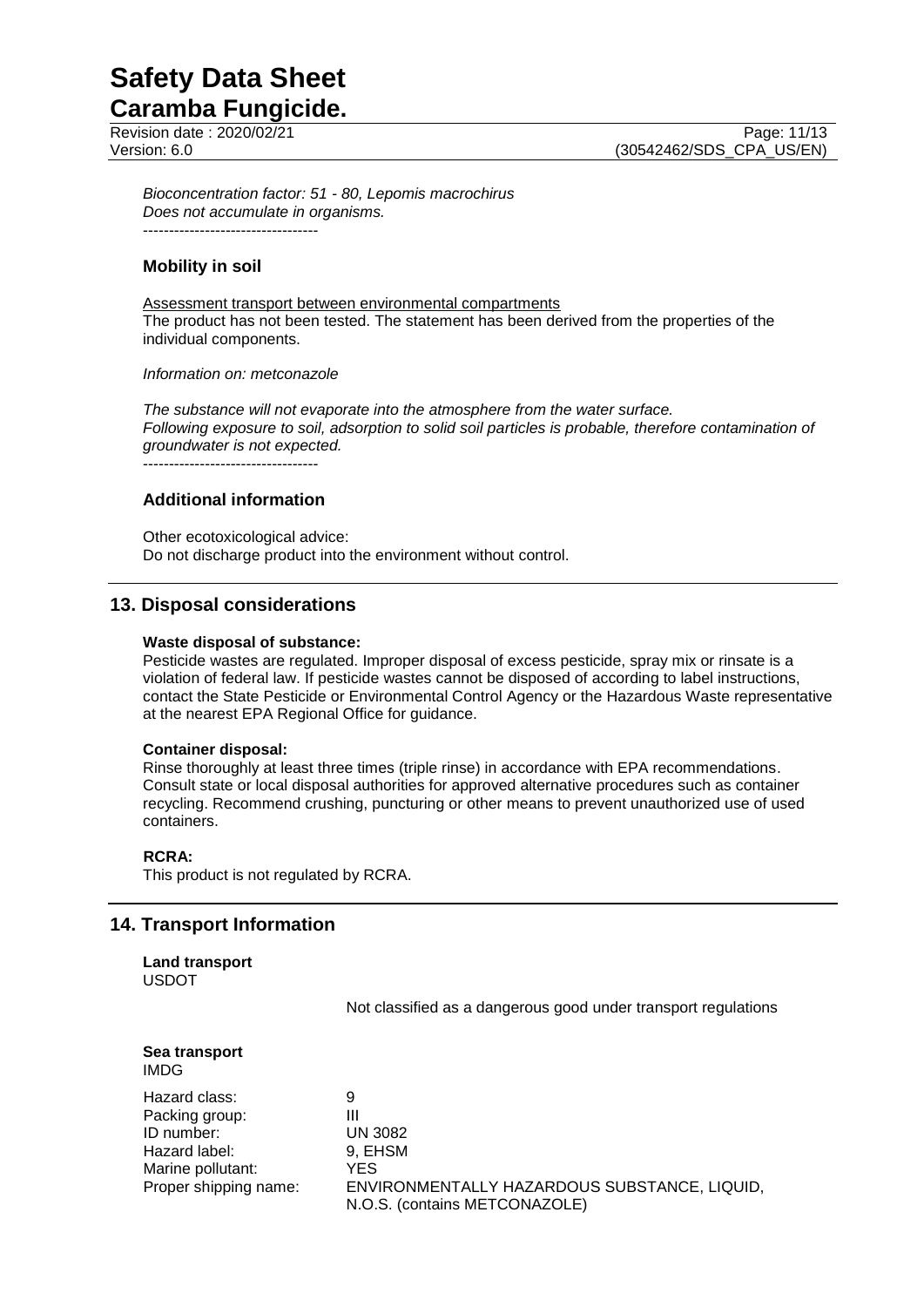**Caramba Fungicide.**

| Air transport |  |
|---------------|--|
| IATA/ICAO     |  |

| Hazard class:         | 9                                                                             |
|-----------------------|-------------------------------------------------------------------------------|
| Packing group:        | Ш                                                                             |
| ID number:            | <b>UN 3082</b>                                                                |
| Hazard label:         | 9. EHSM                                                                       |
| Proper shipping name: | ENVIRONMENTALLY HAZARDOUS SUBSTANCE, LIQUID,<br>N.O.S. (contains METCONAZOLE) |
|                       |                                                                               |

# **15. Regulatory Information**

#### **Federal Regulations**

**Registration status:**

Chemical TSCA, US blocked / not listed

Crop Protection TSCA, US released / exempt

**EPCRA 311/312 (Hazard categories):** Refer to SDS section 2 for GHS hazard classes applicable for this product.

| <b>State regulations</b> |                   |                      |
|--------------------------|-------------------|----------------------|
| <b>State RTK</b>         | <b>CAS Number</b> | <b>Chemical name</b> |
| PA                       | 111-46-6          | diethylene glycol    |
|                          | 64742-94-5        | solvent naphtha      |

#### **Safe Drinking Water & Toxic Enforcement Act, CA Prop. 65:**

#### **BASF Risk Assessment, CA Prop. 65:**

Based on an evaluation of the product's composition and the use(s), this product does not require a California Proposition 65 Warning.

#### **Labeling requirements under FIFRA**

This chemical is a pesticide product registered by the Environmental Protection Agency and is subject to certain labeling requirements under federal pesticide law. These requirements differ from the classification criteria and hazard information required for safety data sheets, and workplace labels of non-pesticide chemicals. Following is the hazard information as required on the pesticide label.

WARNING: Causes substantial but temporary eye injury. HARMFUL IF ABSORBED THROUGH SKIN. HARMFUL IF SWALLOWED. HARMFUL IF INHALED. KEEP OUT OF REACH OF CHILDREN. KEEP OUT OF REACH OF DOMESTIC ANIMALS. Avoid contact with the skin, eyes and clothing.